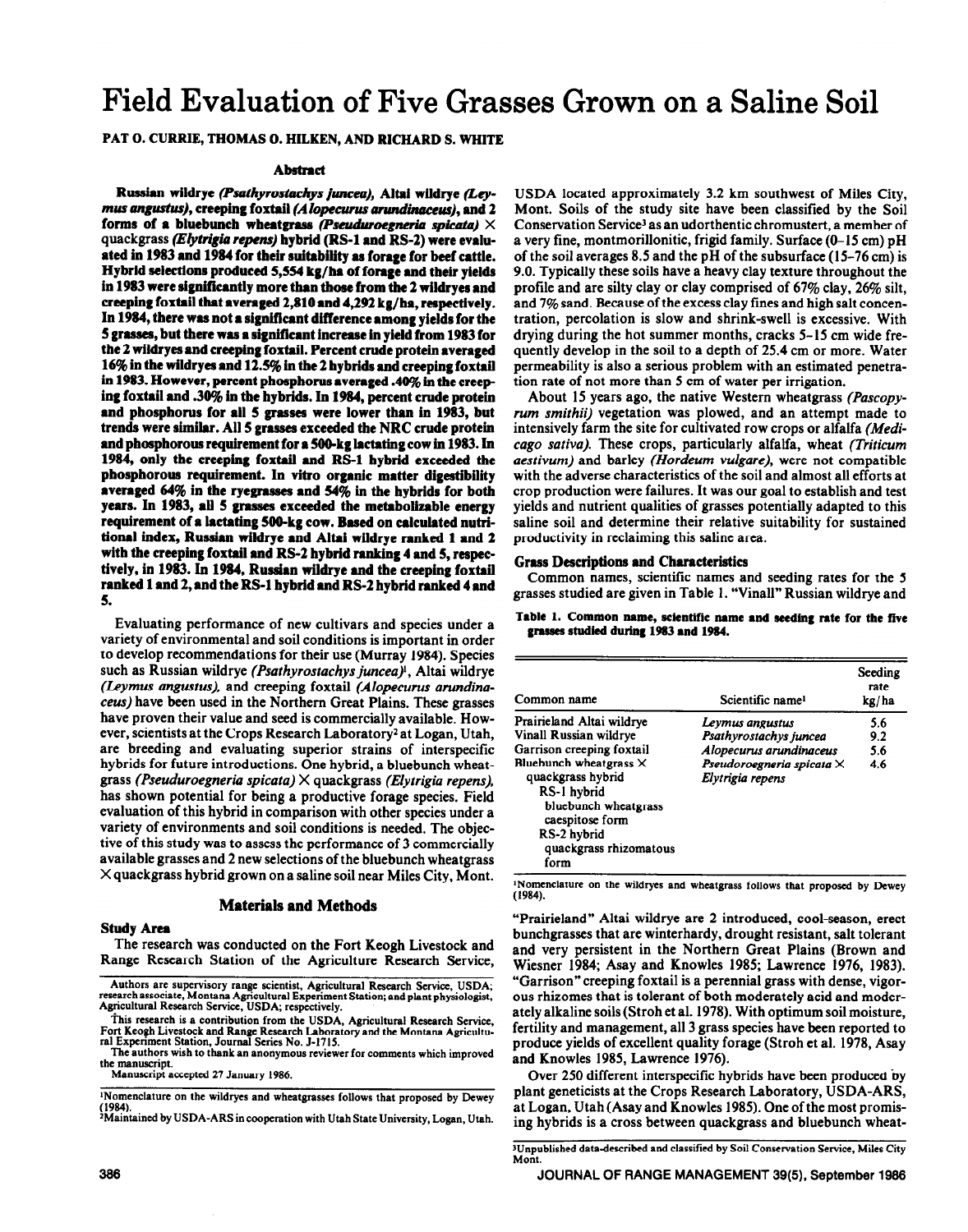grass. It is referred to as the RS hybrid. Two germplasms, RS-1 and RS-2, were released to breeders for seed increase in April 1980 (Asay and Dewey 1981). These 2 selections are characterized by having the vigor and productivity of quackgrass and the attributes and adaptations of bluebunch wheatgrass in semiarid rangelands. Parental clones of the RS-1 and RS-2 germplasms were selected on the basis of general vigor, degree of vegetative spread, leafiness, forage and seed yield, and seed quality. The RS-1 population is essentially caespitose, with limited rhizome development, while the RS-2 population has more rhizomes.

#### **Sampling Procedure**

A prototype range improvement machine (RIM) was used to plant the 5 grasses in the late summer of 1981 (Erickson and Currie 1982, Currie et al. 1984). Grasses were seeded in 1.7-ha plots arranged in a randomized complete block with 2 replications. The 5 grasses used in the study were planted during early September on 50-cm row spacing with alfalfa interseeded in alternate rows. Shortly after planting, the field was irrigated to promote seedling emergence.

Measurements of herbage yields and quality were taken on 15 June 1983 and 3 July 1984. Five 0.6 by 10.3-m sampling plots were located perpendicular to drill rows in each of the 2 replications of 5 grasses. A plot harvester was used to remove all herbage above a IO-cm stubble height within individual plots. Harvested samples were then oven dried at 60° C and weighed to estimate herbage production. Two supplementary subsamples were obtained adjacent to harvested plots and cornposited for chemical analysis. Subsamples were evaluated for nitrogen, phosphorus, and in vitro organic matter digestibility (IVOMD). IVOMD was determined from a modified Tilley and Terry (1963) technique for measuring rumen digestibility. Nitrogen and phosphorous content was analyzed using the Technicon Autoanalyzer' (Technicon Autoanalyzer II Methodology, 1977). Nitrogen is reported as percent crude protein  $(\%N \times 6.25)$ .

A multiway classification analysis of variance, using a randomized, complete block design (Steel and Torrie 1960), was used to analyze total yields,  $\%$  crude protein, phosphorus and IVOMD of the grasses. The honestly significant difference (hsd) procedure was used to compare means and a 95% confidence interval calculated for each mean (Steel and Torrie 1960). Data were analyzed separately for 1983 and 1984 because of the difference in **sampling dates**  each year. A paired *t*-test was used to evaluate yearly differences in forage yield.

A nutritional ranking index was calculated to compare the 5 grasses in terms of their overall relative nutritional value. Index values were calculated by summing the crude protein, phosphorus,

<sup>4</sup>The use of a trade name does not constitute endorsement by USDA-ARS, but is **presented for the convenience of the reader.** 

and IVOMD for each of the 5 grasses and these sums were then ranked relative to individual species performance.

#### **Results and Discussion**

The RS-1 and RS-2 hybrids produced the greatest yields for both years, averaging 5,610 kg/ha (Table 2). Based on the 1983 data, the 2 wildryes were significantly lower in yield, averaging only 2,810 kg/ha while the hybrids averaged 5,554 kg/ha. The creeping foxtail produced 4,292 kg/ ha and was intermediate in yield. Although there was not a significant difference in yield among the 5 grasses in 1984, Russian wildrye and creeping foxtail produced the least forage, averaging 4,496 kg/ ha and 5,198 kg/ ha, respectively, while the RS-1 and RS-2 produced 5,851 and 5,480 kg/ ha, respectively. Altai wildrye was intermediate in yield, producing 5,278 kg/ ha. Comparison of yields from consecutive years showed a significant  $(P>0.05)$  increase in the 2 wildryes and creeping foxtail in the second year. In contrast, the hybrids did not differ between years (Fig. 1). Asay and Dewey (1981) reported that



*Fig.* **1.** *Mean herbageyield(kg/ha)of the5grassesfor 1983and1984. Bars*  with different superscripts were significantly different (p<.05). ALAR = *Garrison creeping foxtail, RS-1 and RS-2 = two forms of a bluebunch wheatgrass X quackgrass hybrid, PSJU= Russian wildrye, and LEAN = Altai wildrye.* 

forage yields of the RS hybrid were equivalent to those of crested wheatgrass *(Agropyron cristatum)* or Russian wildrye on a surface mine reclamation site near Decker, Montana receiving approximately 30 cm annual precipitation. Also, yields were significantly higher than for most of the other 6OTriticeae species and hybrids in the trial, including western wheatgrass and bluebunch wheatgrass.

|                                             | Table 2. Crude protein, phosphorus, IVOMD, yields, relative nutritional index, and rank of the five grasses for 15 June 1983 and 3 July 1984. A 95% |  |
|---------------------------------------------|-----------------------------------------------------------------------------------------------------------------------------------------------------|--|
| confidence interval is shown for each mean. |                                                                                                                                                     |  |

|          | Percent                    |                          |                         |                         |       |                |
|----------|----------------------------|--------------------------|-------------------------|-------------------------|-------|----------------|
|          | Crude Protein <sup>1</sup> | Phosphorus               | <b>IVOMD</b>            | Yield                   | Index | Rank           |
| 1983     |                            |                          |                         |                         |       |                |
| Altai    | $16'' + 1$                 | $.33^{\circ} \pm .02$    | $65^{\circ} \pm 1$      | $3037^{b1} \pm 603$     | 81.3  | $\overline{2}$ |
| Russian  | $16^{\circ}$ ± 1           | $.33^{\circ} \pm .03$    | $66^{\circ} \pm 1$      | $2583^{\circ} \pm 486$  | 82.3  |                |
| $RS-1$   | $13^{b} \pm 1$             | $.31^{\circ}$ ± .02      | $57^{\circ} \pm 2$      | $5791^{\circ} \pm 595$  | 70.3  |                |
| $RS-2$   | $12^b \pm 1$               | $.30^{\circ} \pm .02$    | $54^{\circ} \pm 2$      | $5316^4 \pm 606$        | 66.3  |                |
| Garrison | $12^b \pm 1$               | $.40^{\circ}$<br>±.03    | $57^{\circ} \pm 2$      | $4292^{ab} \pm 487$     | 69.4  | 4              |
| 1984     |                            |                          |                         |                         |       |                |
| Altai    | $10^4 \pm 1$               | .20 <sup>b</sup><br>±.01 | $59^{ab}$ $\pm$ 2       | $5278'' \pm 595$        | 69.2  |                |
| Russian  | $13^{n} \pm 1$             | $.21^{\circ}$<br>±.01    | $64^{\circ}$ ± 1        | 4496 <sup>*</sup> ± 854 | 77.2  |                |
| $RS-1$   | $9^a \pm 1$                | .24 <sup>b</sup><br>±.02 | 53 <sup>c</sup><br>±2   | $5851^{\circ}$ ± 825    | 62.2  | 4              |
| $RS-2$   | $9^*$ ± 1                  | .20 <sup>b</sup><br>±.01 | $52^{\circ}$<br>$\pm 1$ | $5480^{\circ}$<br>±466  | 61.2  |                |
| Garrison | $12^{\circ} \pm 2$         | .30*<br>±.02             | 58 <sup>b</sup><br>±2   | $5198^*$<br>± 630       | 70.3  |                |

<sup>1</sup>Columns with different superscripts were significantly different ( $P=0.05$ ) using hsd analysis.

# **JOURNAL OF RANGE MANAGEMENT 39(S), September 1988 387**